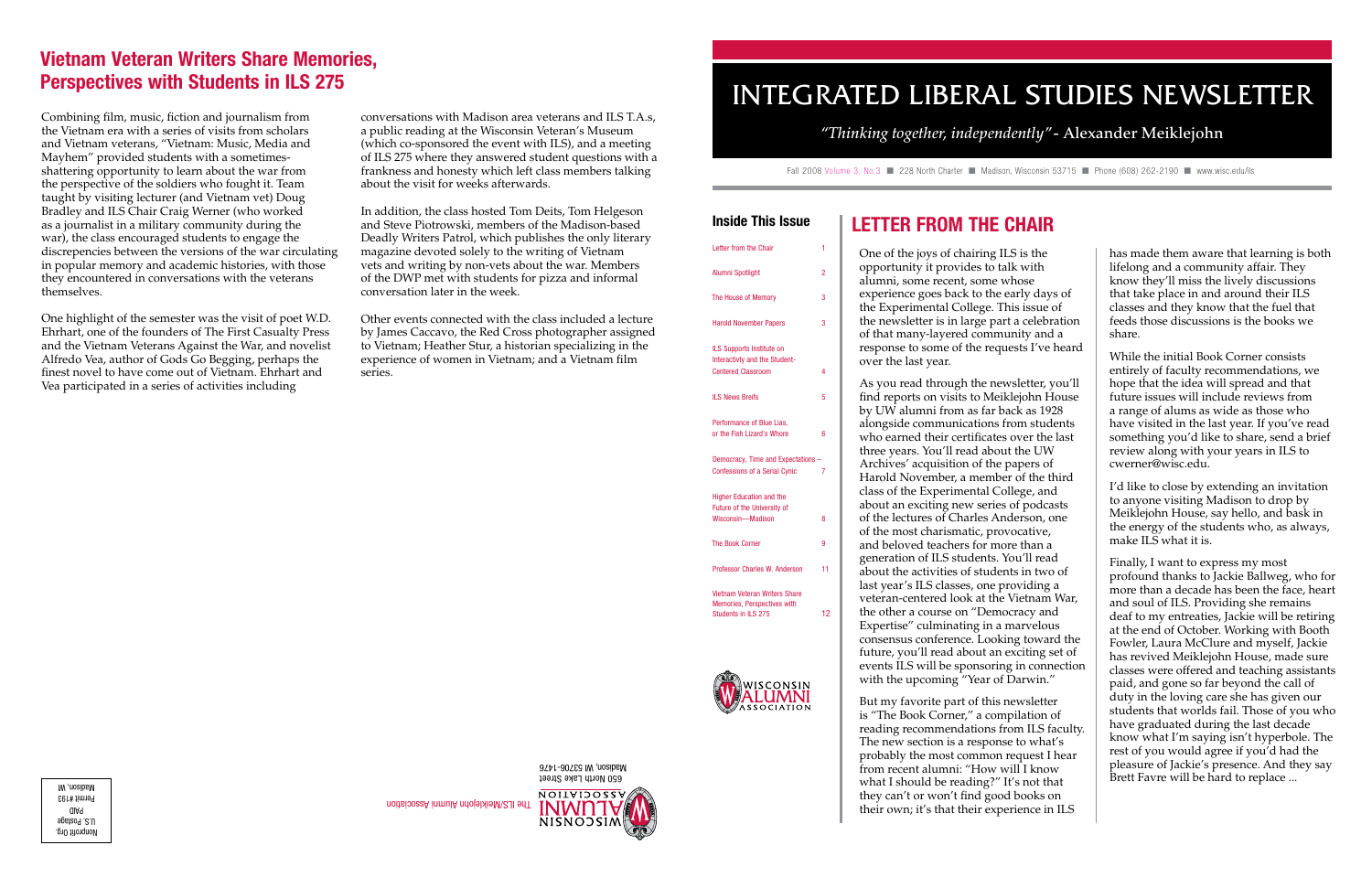3

## Alumni Spotlight

Civic Engagement for Livable Communities By Joe Kapper '07

I have just completed my first year of the master's degree program in urban and regional planning at the Humphrey Institute of Public Affairs at the University of Minnesota, concentrating in housing and community development. When I was looking at graduate programs in planning, I knew I wanted to attend a program that had close ties to a school of public policy as well as one that was within a large research university. I am very happy with the decision I made. In the profession of urban planning, knowledge of the politics and the intricacies of urban policy is of the utmost importance. What I enjoy about my program in urban and regional planning is that it demands a rigorous understanding of a variety of disciplines, such as geography, political science, economics and community development. I feel that my undergraduate experience in ILS and in the geography department at Wisconsin prepared me very well for looking at problems from a variety of perspectives, and understanding the complexities of why cities are the way they are.

Graduate study at the Humphrey Institute has also given me an opportunity to do research. This spring semester I have been working part time as a research assistant at the Center for Urban and Regional Affairs. At CURA, I am an intern for the Downtown Minneapolis Neighborhood Association, conducting interviews, surveys and focus groups for program evaluation. Through this research I have had the opportunity to meet a variety of individuals involved in promoting livable communities, including developers, public officials and community organizers, and have developed many skills for promoting civic engagement. Studying public affairs and urban planning is a great way to study social theory and its practical application. After graduating from the Humphrey Institute, I hope to pursue a career in public service doing city planning and community economic development either for a local government or in private consulting

#### The Art of Public Service By Christopher Jarvis '06

Editor's Note: The life of ILS has always been in our students. In the newsletter, we will be highlighting the thoughts and achievements of graduates. If you'd like to share what you're thinking and doing, please contact ILS Chair Craig Werner at cwerner@wisc.edu.

I've been a musician all my life. In high school I sang in the choir, played in the symphonic band, orchestra and played in the pit for the school musical. And as a student at UW-Madison, I had the privilege to perform as a drummer in both the marching band and the Wisconsin Singers. While I had always loved art and music, it was not until I began taking ILS courses that I began learning about their historical context and social function. Sitting on the Meiklejohn couch, we talked about how various works of art or literature could provoke examination of topics from democracy to justice to folly to the components of a well-lived life.

When I graduated from college, I (like many liberal arts graduates) had high hopes and good intentions — but wasn't sure what I wanted to do with my life. But because of my service learning experience in Professor Sell's ILS capstone course, I signed up to volunteer for one year with AmeriCorps. So I moved to the Twin Cities to manage an after-school tutoring center at the Saint Paul Public Library. That job was entirely more fun and entirely more challenging than I had anticipated, and it brought me into contact with kids who didn't have many of the excellent extracurricular opportunities I had. Through our interactions, I realized the world looks quite different if you don't feel like you're "plugged in" to something.

I'm now in graduate school at the University of Minnesota's Humphrey Institute of Public Affairs. I'm studying arts management, and I'd like to find ways to expand artistic opportunities to kids like the ones I worked with last year. This summer, I'm working with an organization in Minneapolis that seeks to involve homeless teenagers in arts activities and take them out to see museums, plays, concerts, etc. They even work on various public art projects such as murals or engravings on concrete park benches.

In all of this, my goal is to use the arts as a tool to empower people and help them develop their own voice. In the words of Professor Harry Boyte, the idea is to see ourselves not just as consumers, but as co-creators of democracy. Ideally, I'd like to encourage the same sorts of discussions (about justice, citizenship, etc.) with them that I had in ILS. We may no longer have the luxury of the Meiklejohn couch, but only because I'm taking ILS out of the classroom and out into the real world. Imagine that!

## The House of Memory:

### Women's Co-op Residence Alums Visit MJ House

On Saturday, June 28, 2008, a wonderful group of 47 people visited Meiklejohn House. Most of the women, ranging in age from 65 to 100 years old (along with half a dozen spouses), had lived in the house when it was a Women's Co-op Residence called Andersen House between 1928 and 1964. We had a nice discussion about the use of the house today, and how the house was arranged when they lived there (the living room classroom today was then a dining room, and the room next

to it, where we now have a piano, was a sitting room/ living room where they could meet male visitors. The current office space was another living room. Most of the current professors' and TAs' offices were double dorm rooms. The first small closet below the stairway to the second floor, along with the two doorbells next to it, were



for the phone and buzzers to call residents downstairs to meet their guests. A couple of the husbands on the tour remarked, as they went upstairs to look at our current space, "This is the first time I've been allowed upstairs to see her room."

Five or six of the women were ILS alums as well, and were thrilled to have an update on the ILS program. They all remarked on their great love of their professors and the courses in ILS. All of the group members were very sad

to hear that Meiklejohn House will be torn down to make way for new buildings as part of the Discovery Institute and South Campus revamping. This made their visit especially poignant, and they thanked us for the chance to be back in the house again.University Archives Add

### Harold November Papers

The papers of Harold November, a member of the 1929 class of ILS's ancestor, the University of Wisconsin Experimental College Papers, are now housed in the University of Wisconsin-Madison Archives facility in the Steenbock Memorial Library, 550 Babcock Drive (accession #2007/494). The collection includes some papers from his college years, including curricular material and aspects of social life, and biographical material on Alexander Meiklejohn, founder of the College. The vast majority of the collection, however, documents Mr. November's involvement with Experimental College alumni functions and dates primarily from 1960 to 1990. It includes documents and correspondence relating to the Experimental College Association, the Meiklejohn Education Association (MEA), the Meiklejohn Education Foundation (MEF) and the Alexander Meiklejohn Experimental College Foundation (AMECF). Mr. November was a founding member of these organizations and maintained a very active role in their administration. The collection also documents his involvement with the annual convocations of the MEA, as well as his activities with Experimental College regional alumni organizations. He maintained biographical files and correspondence files of other Experimental College alumni including Wilbur Cohen, Emanuel Lerner, Freeman Butts, Robert Frase and others. Extensive material on later manifestations of the College at the University of Wisconsin — the Integrated Liberal Studies Department and the Bradley Learning Community — includes correspondence with Michael Hinden and others. Also included is material on interdisciplinary studies and liberal arts core instruction at other universities.

The collection is a valuable addition to our holdings on this important aspect of liberal arts education at the University of Wisconsin. We are extremely pleased to accept it, and are indebted to the November family for all their time and effort to get it to us.

### *"This is the first time I've been allowed upstairs to see her room."*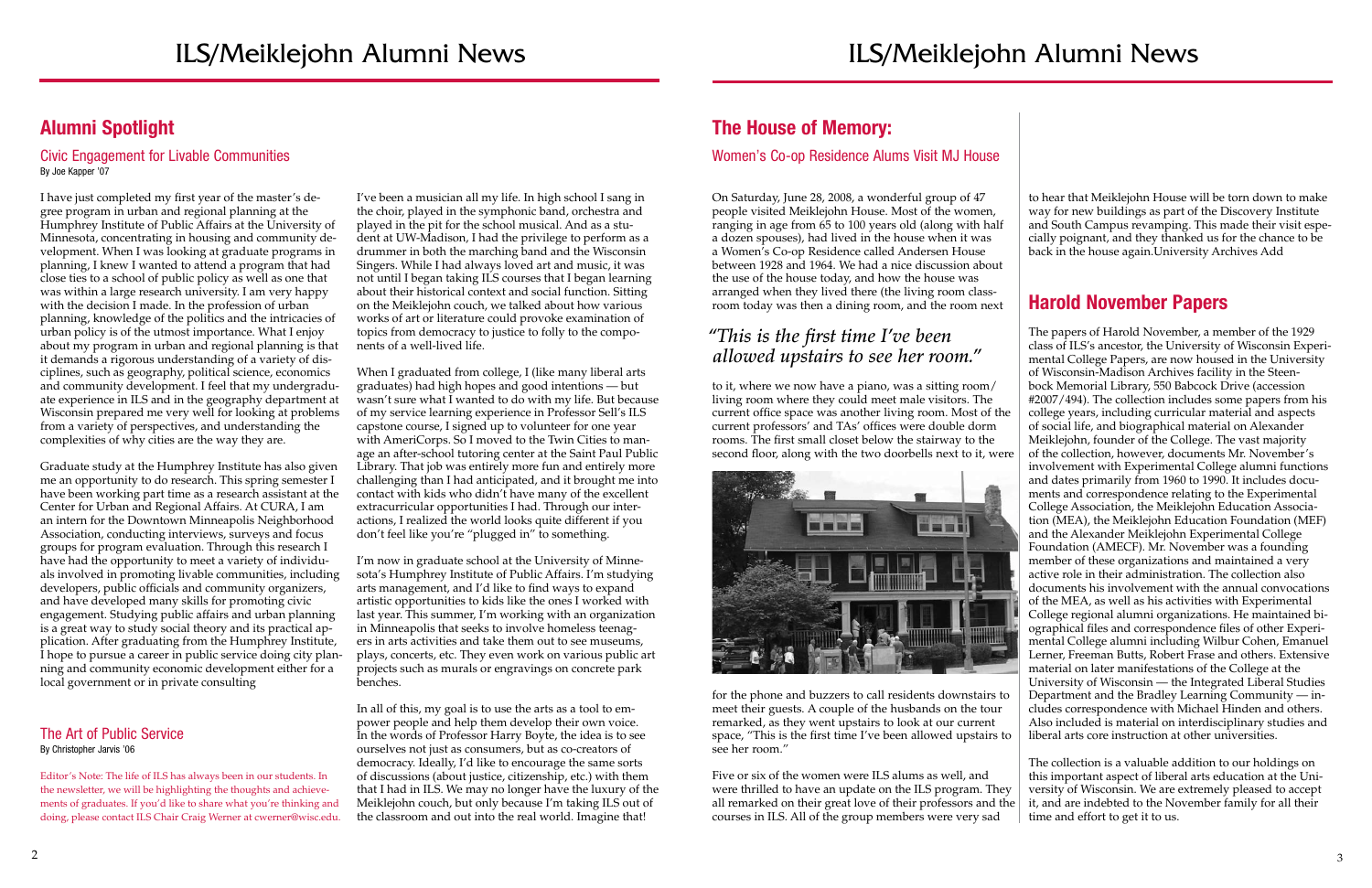## ILS Supports Institute on Interactivty and the Student-Centered Classroom ILS News Briefs

Planning is underway now for a faculty development conference or "Summer Institute " to be held on the UW-Madison campus next summer. This conference will focus on working with college professors to develop specific teaching methods and skills in support of student-centered classroom discussion. Approximately ten professors, from a variety of liberal arts and social science disciplines and campuses around the country, will attend this Summer Institute from August 1-9, 2009, at the University of Wisconsin's Lowell Conference Center. The Summer Institute is being organized and sponsored by the Interactivity Foundation (www.interactivityfoundation.org), a nonprofit foundation dedicated to promoting and enhancing citizen discussion of public policy. The Integrated Liberal Studies Program at the UW is supporting this conference by acting as its campus sponsor for use of the UW's conference facilities.

- Requires the active engagement and participation of students;
- Employs a student facilitator within small groups to prompt and manage the discussion flow among the discussants;
- Provides a safe or "sanctuary"-like speech environment for students by, among other things,

Participating faculty members in the 2009 Summer Institute will work with staff and fellows of the Interactivity Foundation (including Adolf G. Gundersen, former ILS adjunct professor and teaching assistant). The conference goals will be, first, to familiarize the faculty participants with the basic elements of a discussion process that the Foundation has developed for conducting classroom discussions of emergent areas of public policy, and, second, to collaborate with the faculty on developing and adapting elements of this discussion process for use in their own college courses to be taught on their home campuses during the 2010 spring semester.

• Focuses on a broadly conceptual and interdisciplinary approach to the development of ideas about future and long-term issues for public policy.

The Foundation's approach to student-centered classroom discussion is part of a growing (and historically based) movement toward student-centered learning, which is also sometimes referred to as "collaborative learning," or "problem-based learning," and/or "learner-centered teaching." The particular discussion process previously developed by the Interactivity Foundation combines aspects of these student-centered approaches with an emphasis on discussing public policy issues (related to the course content). Among other things, this approach to student discussion:

 (i) using small groups (5–8 students per group), (ii) establishing discussion ground rules that encourage and respect the participation and contributions of all participants, and (iii) emphasizing the group's development of multiple and contrasting possibilities for public policy rather than the attribution, ownership, or advocacy of any particular policy; and

This approach to classroom discussion was developed, in part, out of the experiences and courses taught by the faculty members who participated in the Foundation's first Summer Institute in 2006, which was also supported by ILS. That first Summer Institute led to the development and teaching of 10 different college courses using the IF Discussion process for student-centered classroom discussion in the spring and summer of 2007. And the experience gained from those courses led, in turn, to the development and publication by the Foundation of a new Guidebook for Student-Centered Classroom Discussions, which is available (at no cost) for download (or you may order printed copies) on the Foundation's Web site at http://www.interactivityfoundation.org/DiscGuides. html.

The broader objectives of the Interactivity Foundation are, in many ways, consonant with those of the ILS Program, generally: That is (i) to engage students (and citizens) in interdisciplinary and integrated classroom and public discussions of long-term and emerging public policy issues; (ii) to promote and enhance this approach to learning and to civic engagement, generally; and (iii) to further explore and develop the policy possibilities that may be developed by such discussions. The 2009 Summer Institute is a part of the Foundation's efforts toward these goals — particularly in higher education.

The Interactivity Foundation will post notices and begin accepting applications this fall from faculty members interested in attending this conference and in learning and developing a student-centered discussion process for use in their classes. Faculty selected by the Foundation for the Summer Institute will receive a cash stipend for their

The University of Wisconsin Press has just published *Wisconsin Votes*, **Booth Fowler's** story of elections in Wisconsin from 1848 to 2006. It is a tale about the roles of religion and race, the rich and the poor, ethnicity and locality, with a lot of colorful Wisconsin characters appearing on stage.

The Spring 2008 issue of *Salmagundi*, titled "War, Evil and America Now" includes **Shifra Sharlin's** discussion of the work of Henri-Bernard Levy and also the introduction to her dissertation "Cringing About Culture: the City Looks at the Provinces." "Cringing" is about the unequal cultural relationship between the city and the provinces. It argues for the significance of place in defining identity. Professor Sharlin writes about growing up as a Jew in Iowa, some contemporary architects from Madrid, the Levi's rye bread ad, and the artists, Kazimir Malevich and Marc Chagall, in the remote provincial city of Vitebsk during the period immediately following the Russian **Cathy Middlecamp** has been appointed the Editor-in-Chief of *Chemistry in Context*, a project of the American Chemical Society. This text, the most widely used in the undergraduate non-science major market, engages students in learning chemistry through complex social issues. These include air quality, nuclear energy and global warming. Green chemistry and the sustainable use of resources will be the overarching theme of the upcoming seventh edition of the text. **Shifra Sharlin's** dissertation, *The Artist Malevich Goes To Vitebsk: Provincialism and the Culture of Places* has been

**Kathleen Sell's** essay "Engaging the Text: Reading the Opening Stanza of Dante's Inferno with Alumni in a 'Great Books and Midlife' Weekend Course," has been accepted for publication in the selected proceedings of the 2006 conference of the Association for Core Texts and Courses

Revolution. **Laura McClure** is currently in her second year as chair of the Classics department, where she is enjoying the chance to get back into teaching Greek and Latin after several years chairing the ILS program. Her current research focuses on mothers and sons in Greek tragedy, with forays into Homer and other authors. She looks forward to kicking off a new three-credit course on the ancient Romans based in Rome, Italy, this summer. **Mike Shank** hopes that, by the next Newsletter, he will have finished several projects of long standing. The first is the co-editorship (with ILS Professor Emeritus David Lindberg) of volume 2 of the *Cambridge History of Science*, which focuses on medieval science, and the co-editorship of a volume on "what it meant in to inquire into nature" throughout the ages. Over the last several years, he has had the good fortune of participating in several productive workshops organized by the European Science Foundation and/or the Max Planck Institute for the History of Science — they were held in Cracow, Pisa, Florence, Berlin, and Granada on various aspects of late medieval, Renaissance, and early modern astronomy. Three of these papers are out or in press; three more are in progress. He is accepted for publication by Rowman and Littlefield, an independent scholarly press. They cited the project's interdisciplinarity as a reason for acceptance. She will be revising during the fall semester when she is on unpaid leave. The book is about the reasons why some people hate living in the provinces. Kazimir Malevich the Russian avant-garde artist (1878-1935), whose iconic "Black Square" launched the artistic movement called Suprematism (1915) was forced to leave Moscow for Vitebsk in 1919 because of food and fuel shortages. There he joined other artists and intellectuals including Mikhail Bakhtin and Marc Chagall, Vitebsk's most famous native son. He left a record of his misery in funny, eccentric and moving letters to a friend in Moscow. The book is organized around those letters. The provincial town that had been so inhospitable to his cultural agenda, ended up changing that agenda and becoming its ideal location. Vitebsk's art college gave him the institutional base to create a utopian artistic movement, Unovis (Affirmers of the New Art). The book explores the conceptual terrain of regionalism, provincialism, the technologies of transportation and communication, scientific theories about space, the cultural valorization of the folkloric, and the politics of geographic mobility with implications for cultural geog-

currently listening to a lot of Dvorak and Mark Knopfler. raphy, art history, Russian history and Jewish history.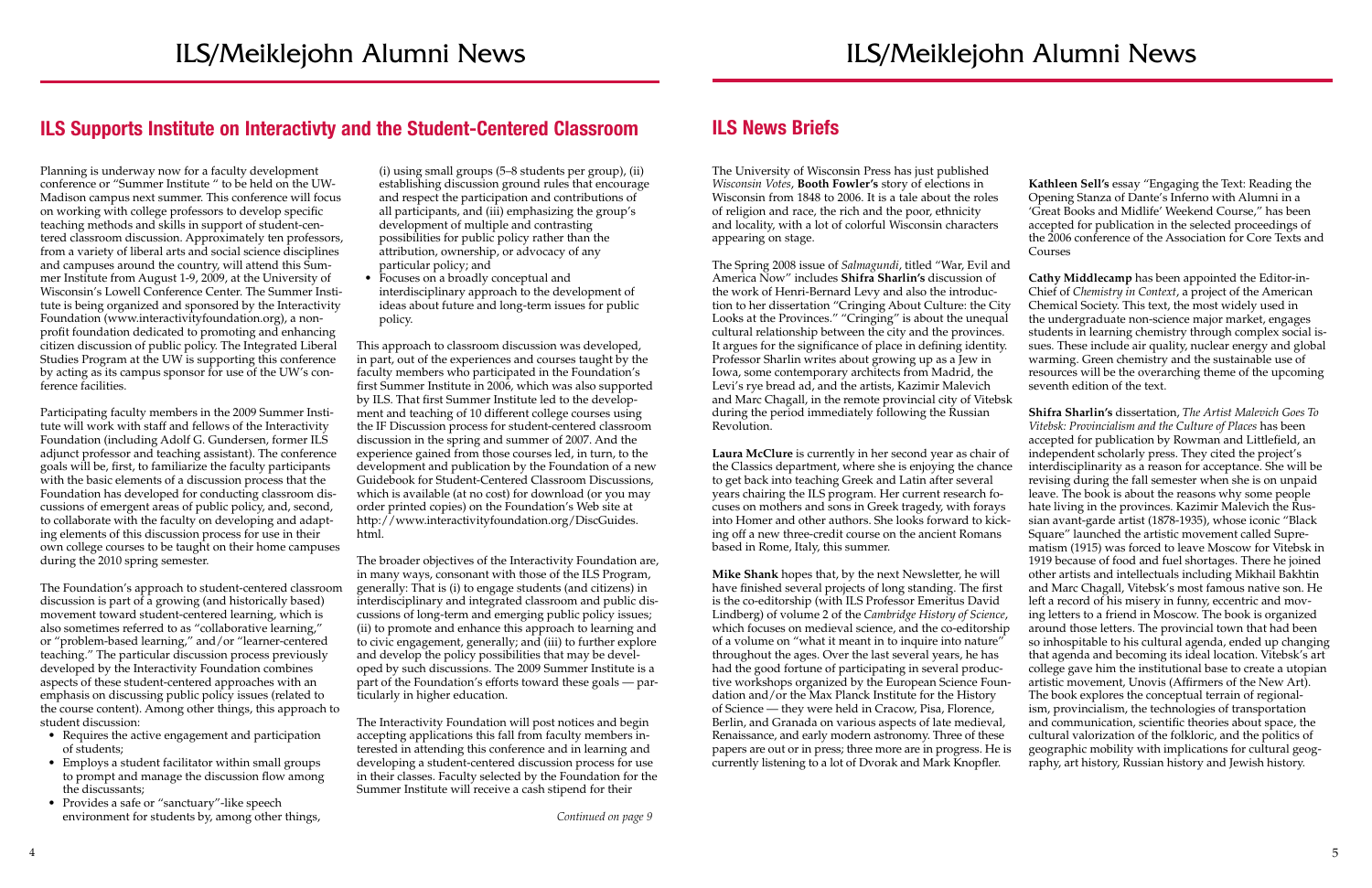## ILS/Meiklejohn Alumni News

## Performance of *Blue Lias, or the Fish Lizard's Whore*

### To Highlight "Year of Darwin" Events

Beginning in the Fall of 2008 and proceeding through the Spring semester, the Integrated Liberal Studies Program will join our colleagues on campus and around the world in celebrating "The Year of Darwin," marking the 200th anniversary of Darwin's birth (February 12, 1809) and the 150th anniversary of the publication of *On the Origin of Species*. In cooperation with other departments and institutes, ILS will sponsor events and programs celebrating Darwin's life, his work and the diverse ways in which evolutionary theory continues to influence scientific research, social thinking and the artistic imagination.

The highlight of the ILS schedule will come on February 11, 2009, the eve of "Darwin Day," when the acclaimed dramatist and performer Claudia Stevens, will present her one-woman show *Blue Lias, or the Fish Lizard 's Whore*, based on the life of famed fossil collector Mary Anning. Stevens wrote the text for "Blue Lias" in 2005–06 while in residence at Brandeis University, as Visiting Scholar/ Artist at the Women's Studies Research Center. The piece deals with confrontations of religion and science in 19th century England — as well as issues of class and gender– given expression in Anning's life, personality and career.

Stevens' unique and complex interdisciplinary pieces for her solo performance as musician-actor encompass topics of bioterrorism (*The Poisoner on the Train*); science,

gender and religion; hate crimes and reconciliation (*Dreadful Sorry, Guys*). Her earlier work draws from literature, history, hidden family past, the Holocaust and issues of identity. She also has become a recognized thinker and speaker on ethics and the arts.

Trained as a pianist, singer, musicologist and composer, Claudia holds degrees in music from Vassar College (*summa cum laude*), California at Berkeley, and a Doctor of Musical Arts in piano from Boston University under Leonard Shure. Her academic positions have included Williams College and the College of William and Mary, where she has just accepted a new appointment as Visiting Scholar in Music. A composers ' pianist in the 1980s, she championed the music of Aaron Copland, Roger Sessions and Elliott Carter in performances at Carnegie Recital Hall (New York Composers' Forum production) and other leading venues, and was the featured artist in several "Performance Today" broadcasts on National Public Radio. Many works she commissioned have been published. The Aaron Copland House in New York and several other libraries hold collections focusing on her advocacy of new music.

Check the ILS Web site for additional "Year of Darwin" events and details concerning discussions connected with *Blue Lias.*



## Democracy, Time and Expectations – Confessions of a Serial Cynic

By Thomas Buschman '08

I wouldn't say I was a lazy student, I was just very busy and had become adept at exerting the minimum amount of effort while still achieving the maximum result – in other words, that fine art of doing little to no work but still getting an 'A.' Yet, despite this ethic, I found myself in Memorial Library at 10 p.m. going over the assigned readings for a second time, carefully dissecting them and dutifully noting my questions and concerns in the margins, just like students I often cynically thought took this whole academic thing way too seriously. What had happened to me?

When I registered for ILS 275, my first reaction was how perfectly it fit into my schedule. My second reaction was that the topic couldn't be timelier because as seemingly everything becomes more complex it raises real problems for democracy. I had long been firmly of the mind that Socrates was on to something when he advocated rule by a philosopher king, so I looked forward to what I wryly thought should be a semester-long funeral eulogy for participatory democracy in the age of technology.

Needless to say, many people, including course professor Daniel Kleinman, were not content with the idea of democracy tacitly morphing into a technocracy, and the first 11 weeks of the course examined problems ranging from the ramifications of decreasing civil involvement in America to the question of whether non-experts can ever truly judge the opinions of experts. The class culminated with our own experiment in participatory democracy regarding the future of higher education – a Consensus Conference.

Our class was split into three groups: organizers, observers, and participants. The organizers were responsible for the logistics of the Consensus Conference – getting the room, arranging experts and finding relevant readings. The observers documented the interactions of participants amongst themselves and with experts during the conference. I was assigned to the participant group. As I left the library the night before the conference started I couldn't help but think that the first lesson of the conference was that this democracy thing required more work than I expected. Granted, I could have simply blown off the readings, but there was something about the opportunity to make actual recommendations about an ongoing issue combined with a sense of duty to my fellow participants that prevented me from not caring.

The next day as the Consensus Conference began, I sat in a circle with my 10 fellow participants discussing our reactions to the readings about the de facto privatization of the university in the face of funding deficits as well as different university curriculum goals. We struggled to find common ground in only an hour and 15 minutes on the particular issues on which we wanted to focus during the next two sessions when we would be meeting with experts on higher education. As I sat there listening to various comments I realized that everyone seemed to have taken the readings seriously and read them carefully, but everyone also brought varying ideas of what education should be and who should pay for it. As our facilitator — Jason Delborne noted our limited remaining time, we decided to focus primarily on what it means for a public university to increasingly rely on private funding.

In the following two question-and-answer sections with experts, the difficulty in not simply swallowing their opinions whole but instead critiquing and even challenging them became clear: the experts, simply by nature of being asked to be involved because of their special knowledge, automatically seemed to have positions above myself and the other participants. Despite this, armed with knowledge from actually having done our readings and fleshed out our ideas in our first discussion, some questions were asked in the limited amount of time we had that required the experts to examine their own positions and biases.

As the second and final session with experts ended, I thought that we participants had made a superb effort in tackling the cadre of issues surrounding university education. Unfortunately, effort alone wasn't enough – the whole point was coming to a meaningful set of recommendations.

In the closing session of the consensus conference, with the clock running out, the other participants and I formulated what would become three suggestions that I think did amount to real results: institute an open budget process, appoint a committee to examine the place of undergraduate education, and attempt a pilot program that would allocate a small percent of each private donation to need-based scholarships. We sent an outline of our recommendations to UW Chancellor John Wiley, and though I didn't expect anything to come of it, I was proud of what we had accomplished.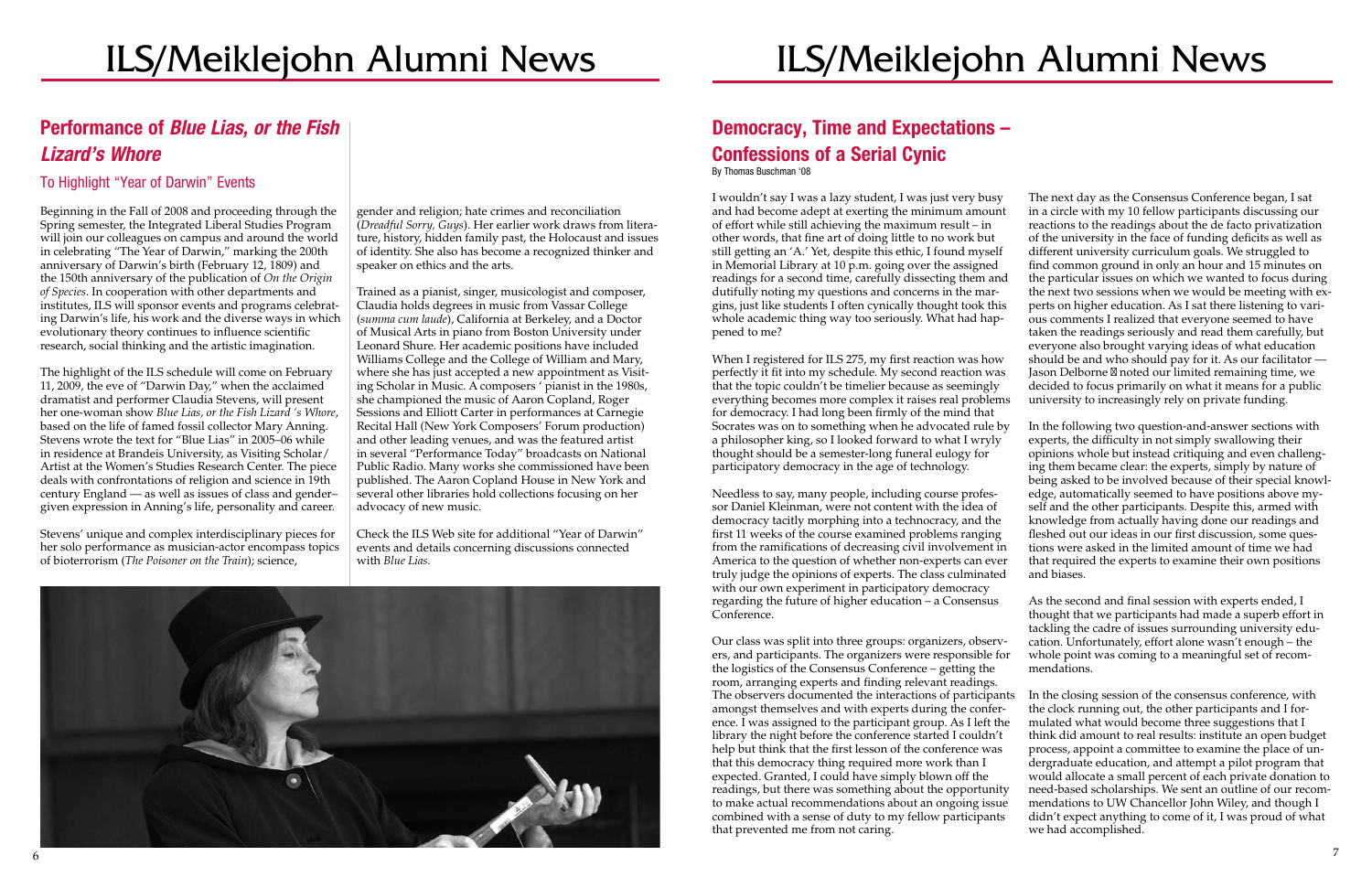## ILS/Meiklejohn Alumni News

# ILS/Meiklejohn Alumni News

Well, in February of 2008, Chancellor Wiley sent a detailed response to our three suggestions. Though I didn't necessarily agree with all of his response, nor do I think many of my fellow participants would, I couldn't help but be pleasantly surprised and impressed. When I was asked to write this article and I seriously began looking back at the experience, I realized its lasting effects were giving me much more faith in both the insights of my peers and the intentions of the administration – people often perform based on the expectations about their performance. If you

give people the opportunity to make not just critiques, but suggestions, about a complex issue, they will delve into its intricacies and produce results that are anything but naïve. Likewise, if you pass along sincere suggestions instead of just complaints to those dealing daily with a complex issue, they might just take those suggestions seriously.

Lastly, in case you didn't pick up on it, participatory democracy takes work and time.

Editor's Note: During the fall of 2007, Professor Daniel Kleinman taught ILS 275, "Democracy, Technology and Expertise." The course integrated a seminar-style reading/ discussion format with a class effort to organize and carry out a model democratic forum — a consensus conference. Originating in Denmark, consensus conferences involve a three-part process — discussion based on readings, meeting with experts, and recommendation preparation — in which lay citizens deliberate on a technical matter of broad social importance. What follows are a report on the conference, and an editorial by one of the student participants, Thomas Buschman.

In the fall of 2007, students in Integrated Liberal Studies 275 — Democracy and Expertise — at the University of Wisconsin-Madison embarked on an experiment in democratic engagement. They organized and carried out a small-scale consensus conference on the future of higher education. Consensus Conferences were pioneered in Denmark in the late 1980s. Intended to stimulate broad debate among citizens on highly technical issues, these forums have been organized throughout Europe and Asia and in North America as well. In these conferences, lay people participate in a program of reading and discussion, after which these non-expert citizens serve as a kind of jury in a hearing-like setting in which experts and interested parties give testimony on the issue(s) under consideration. With the reading, discussion and hearings complete, the citizen panel produces a report reflecting their assessment of the technical matters on which they focused.

The students in Integrated Liberal Studies 275 were randomly divided into three groups for their consensus conference. Six of the students were selected to serve as organizers of the consensus conference. They were responsible for refining the theme of the conference, selecting the readings given to the "citizen panelists," choosing the experts, and for all conference logistics. Ten of the students were selected to serve as citizen panelists. Although

not broadly representative of the population of Madison, Dane County or Wisconsin, they are probably reasonably representative of students at the University of Wisconsin and consequently an appropriate group to contemplate the nature of education at the University of Wisconsin and to come forward with recommendations about it. The final group of students — five in all observed all of the consensus conference proceedings, considering what our collective work can tell us about how small scale democracy works.

The consensus conference was held across four-and-aquarter-hour blocks on November 20, 27 and 29 and on December 4. Each session was overseen by a trained facilitator. During the first session, the panelists discussed the readings they were asked to consider and developed a set of questions they wanted to ask the experts with whom they were to meet. During the second and third sessions, the panelists met with three experts on higher education, and on the final session the group developed a set of recommendations for consideration by the high level administrators at the University of Wisconsin-Madison.

#### **The recommendations of the panelists are as follows:**

1) **Public Accountability of the University of Wisconsin-Madison**. A public university must be accountable to the public that supports it. To be accountable to the public, the University of Wisconsin-Madison's budget and budget process must be transparent. We, therefore, recommend an open budget process for the University of Wisconsin-Madison. An open budget process involves multiple stages, such as public forums, which welcome the input of administration, faculty, students and citizens. An open budget process also seeks to make budget decisions and rationale as accessible as possible to the broader public by using the internet for dissemination of budget information, possibly including making the entire budget

## Higher Education and the Future of the University of Wisconsin—Madison

available online.

We advocate instituting an open budget process because doing so would allow for more voices and more innovative ideas about sources of funding and how to use them. It would also give citizens and students a better connection to the management of the institution they support. UW-Madison's budget itself as well as the sources of funding behind it are so complex and nuanced that a simple recommendation to improve it would be naive at best, but we believe an open budget process, regardless of the exact manifestation it would take, is a logical and necessary evolution of the current system. 2) **The Affordability of Undergraduate Education at the**  3) **The Place of Undergraduate Education at the University of Wisconsin-Madison.** As students at the University of Wisconsin-Madison, we often have the feeling that undergraduate education takes a backseat to other faculty commitments, including research and graduate education. College-educated citizens will play an important role in the future of the state of Wisconsin. We, therefore, believe that the University of Wisconsin-Madison should seek to raise the profile, value and status of undergraduate teaching among UW-Madison faculty. It seems likely to us that to do this will require the development of professional incentives as well as increasing the extent and importance of the evaluation of faculty teaching for promotion to tenure, post-tenure review and merit salary increases. We are not certain about the specific mechanisms that should be put into place, and, therefore, we recommend that a high-level committee (including faculty, students, administrators and citizens of the state) be appointed by the UW-Madison chancellor. This committee would develop a set of proposals which would be presented to the UW-Madison chancellor and provost, and we would expect that these officials would seek ways to implement the recommendations of the committee.

**University of Wisconsin-Madison.** As University tuition rises, access to higher education becomes increasingly restricted. In 2001, tuition for in-state students was \$4,085 and \$15,630 for non-resident students for an entire academic year. Today, the cost has nearly doubled that with the tuition for a single semester sitting at \$3,594 for Wisconsin state residents, and \$10,719 for non-residents. During the majority of this class's years at the University of Wisconsin (between 2003 and 2006), we have seen tuition raised 31 percent for instate students. The history of nonresident tuition is even more scandalous, with an increase of 91.2 percent between the years 1996–2003. In order to increase diversity on campus and access to higher education for the state of Wisconsin, we recommend that the University of Wisconsin-Madison require that 2 percent of all alumni donations go to needs-based scholarship funding, if the amount donated is less than \$50,000. If the donation is greater than \$50,000, at least \$1,000 of the donation should be dedicated to needs-based scholarships. Where there is discussion (by phone or in person) between a prospective alumni donor and a fundraiser from the UW, the UW representative may ask if the donor would like to donate more than the required amount to needs-based scholarship funding. Finally, the University of Wisconsin-Madison should require that 2 percent of all corporate donations to the University go to needs-based scholarship funding. Consensus conference participants: Tom Buschman, Corey Gilbertson, Janae Goodrich, Stephanie Krubsack, Lauren Marinaro, Michael Quakenboss, Martha Ross, Madeline Rullo, Sara Slama, Becky Solomon. Consensus Conference Organizers: Molly Eiden, Jessie Hillsberg, Jordana Jaffe, Adam Korn, Daniel McCarthy, Jaclyn Simpson. Consensus Conference Observers/Analysts: Dana Chirumbole, Peter Dykstra, Dustin McMahon, James Moskovic, Veronica Shapiro. Consensus Conference Facilitator: Jason Delborne Course Instructor: Professor Daniel Kleinman

Questions and/or comments about the 2009 Summer Institute or the Interactivity Foundation and its programs may be directed to either Peter A. Shively, Outreach & Projects Administrator, at shively@interactivityfoundation.org or

*<sup>...</sup> Continued from page 4*

attendance and their travel and other expenses will be paid in full. Following the Summer Institute, an additional grant award will be available to each of the faculty participants to support their further development and use of student-centered discussion in one of their courses on their home campus in the following school year.

Adolf G. Gundersen, IF Senior Fellow, at Gundersen@interactivityfoundation.org.